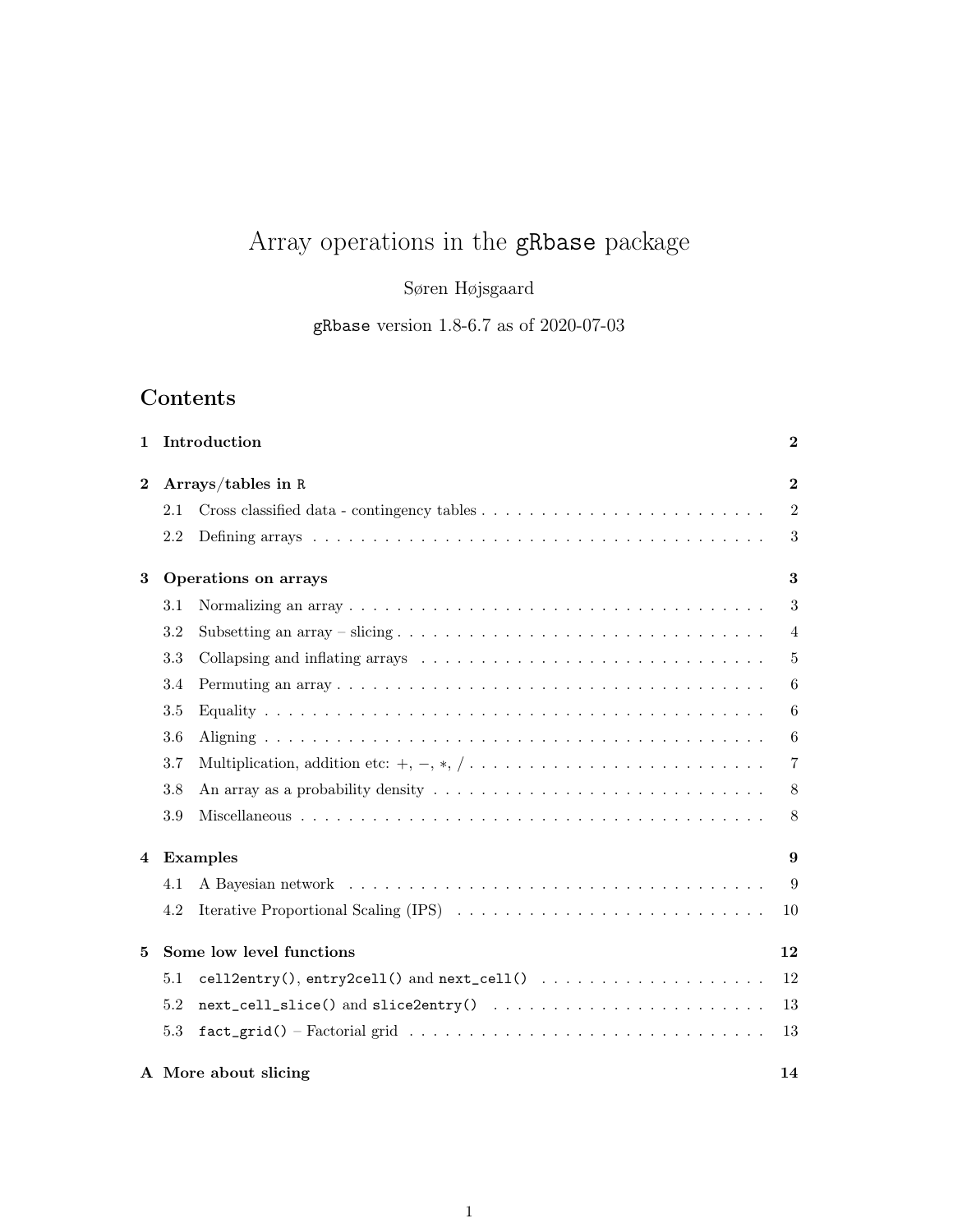## 1 Introduction

This note describes some operations on arrays in R. These operations have been implemented to facilitate implementation of graphical models and Bayesian networks in R.

## 2 Arrays/tables in R

The documentation of R states the following about arrays:

An array in R can have one, two or more dimensions. It is simply a vector which is stored with additional attributes giving the dimensions (attribute "dim") and optionally names for those dimensions (attribute "dimnames"). A two-dimensional array is the same thing as a matrix. One-dimensional arrays often look like vectors, but may be handled differently by some functions.

#### 2.1 Cross classified data - contingency tables

Arrays appear for example in connection with cross classified data. The array hec below is an excerpt of the HairEyeColor array in R:

```
hec <- c(32, 53, 11, 50, 10, 25, 36, 66, 9, 34, 5, 29)
dim(hec) <-c(2, 3, 2)dimnames(hec) <- list(Hair = c("Black", "Brown"),
                  Eye = c("Brown", "Blue", "Hazel"),
                   Sex = c("Male", "Female")hec
## , , Sex = Male
##
## Eye
## Hair Brown Blue Hazel
## Black 32 11 10
## Brown 53 50 25
##
## , , Sex = Female
##
## Eye
## Hair Brown Blue Hazel
## Black 36 9 5
## Brown 66 34 29
```
Above, hec is an array because it has a dim attribute. Moreover, hec also has a dimnames attribute naming the levels of each dimension. Notice that each dimension is given a name.

Printing arrays can take up a lot of space. Alternative views on an array can be obtained with ftable() or by converting the array to a dataframe with as.data.frame.table(). We shall do so in the following.

```
##flat <- function(x) {ftable(x, row.vars=1)}
flat <- function(x, n=4) {as.data.frame.table(x) %>% head(n)}
hec %>% flat
## Hair Eye Sex Freq
## 1 Black Brown Male 32
## 2 Brown Brown Male 53
## 3 Black Blue Male 11
## 4 Brown Blue Male 50
```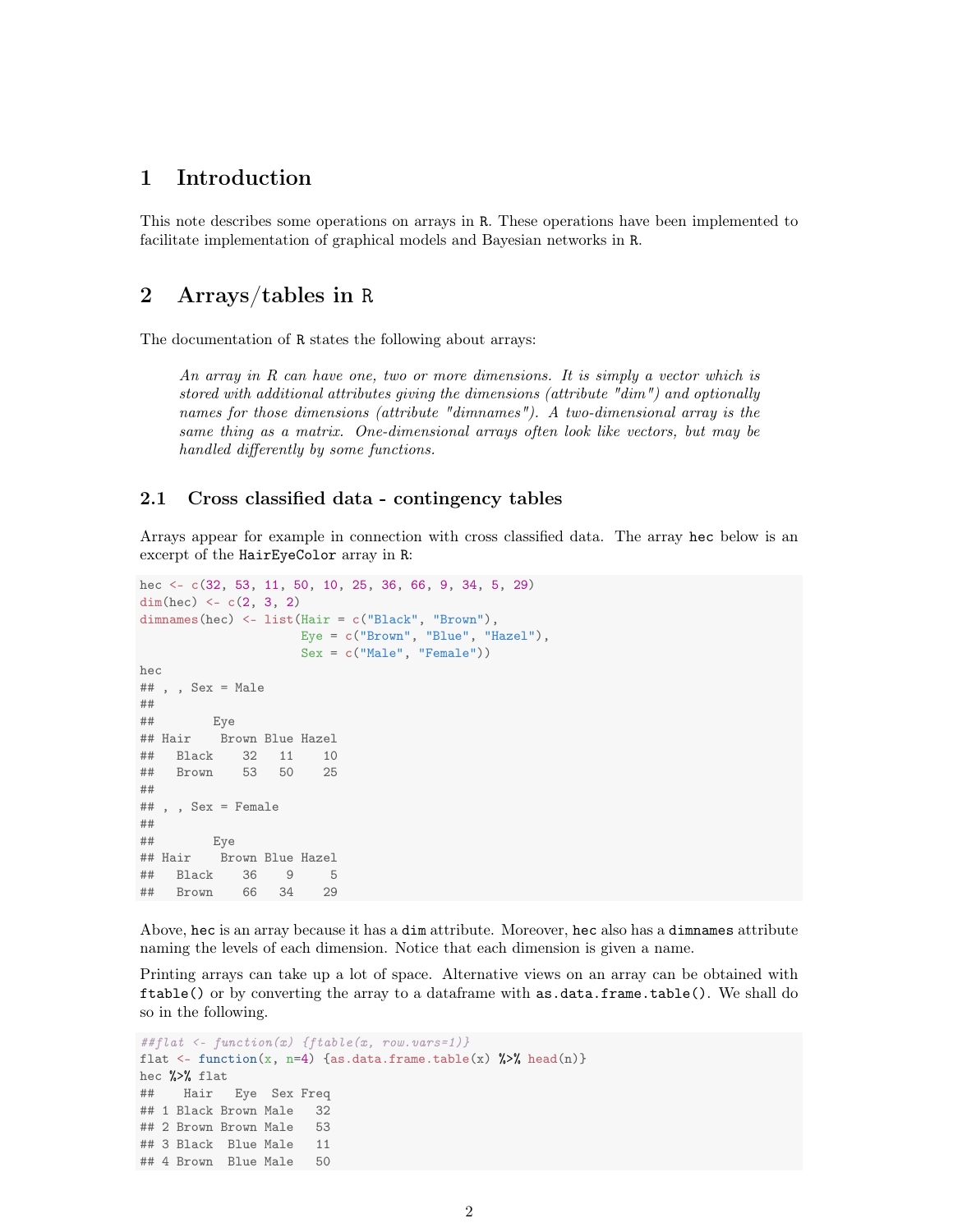An array with named dimensions is in this package called a *named array*. The functionality described below relies heavily on arrays having named dimensions. A check for an object being a named array is provided by  $is.name$ .array()[gRbase]

```
is.named.array(hec)
## [1] TRUE
```
## 2.2 Defining arrays

Another way is to use  $\text{tabNew}()$ <sub>gRbase</sub>] from gRbase. This function is flexible wrt the input; for example:

```
dn <- list(Hair=c("Black", "Brown"), Eye="Brown:Blue:Hazel, Sex="Male:Female)
counts <- c(32, 53, 11, 50, 10, 25, 36, 66, 9, 34, 5, 29)
z3 <- tabNew(~Hair:Eye:Sex, levels=dn, value=counts)
z4 <- tabNew(c("Hair", "Eye", "Sex"), levels=dn, values=counts)
```
Notice that the levels list (dn above) when used in  $\text{tabNew}()$ <sub>gRbase</sub> is allowed to contain superfluous elements. Default dimnames are generated with

```
z5 <- tabNew(~Hair:Eye:Sex, levels=c(2, 3, 2), values = counts)
dimnames(z5) \frac{1}{2} str
## List of 3
## $ Hair: chr [1:2] "Hair1" "Hair2"
## $ Eye : chr [1:3] "Eye1" "Eye2" "Eye3"
## $ Sex : chr [1:2] "Sex1" "Sex2"
```
Using  $\text{tabNew}$ <sub>gRbase</sub>], arrays can be normalized to sum to one in two ways: 1) Normalization can be over the first variable for each configuration of all other variables and 2) over all configurations. For example:

```
z6 <- tabNew(~Hair:Eye:Sex, levels=c(2, 3, 2), values=counts, normalize="first")
z6 %>% flat
## Hair Eye Sex Freq
## 1 Hair1 Eye1 Sex1 0.3765
## 2 Hair2 Eye1 Sex1 0.6235
## 3 Hair1 Eye2 Sex1 0.1803
## 4 Hair2 Eye2 Sex1 0.8197
```
## 3 Operations on arrays

In the following we shall denote the dimnames (or variables) of the array hec by  $H, E$  and  $S$ and we let  $(h, e, s)$  denote a configuration of these variables. The contingency table above shall be denoted by  $T_{HES}$  and we shall refer to the  $(h, e, s)$ -entry of  $T_{HES}$  as  $T_{HES}(h, e, s)$ .

#### 3.1 Normalizing an array

Normalize an array with  $tabNormalize()$ <sub>gRbase</sub>] Entries of an array can be normalized to sum to one in two ways: 1) Normalization can be over the first variable for each configuration of all other variables and 2) over all configurations. For example: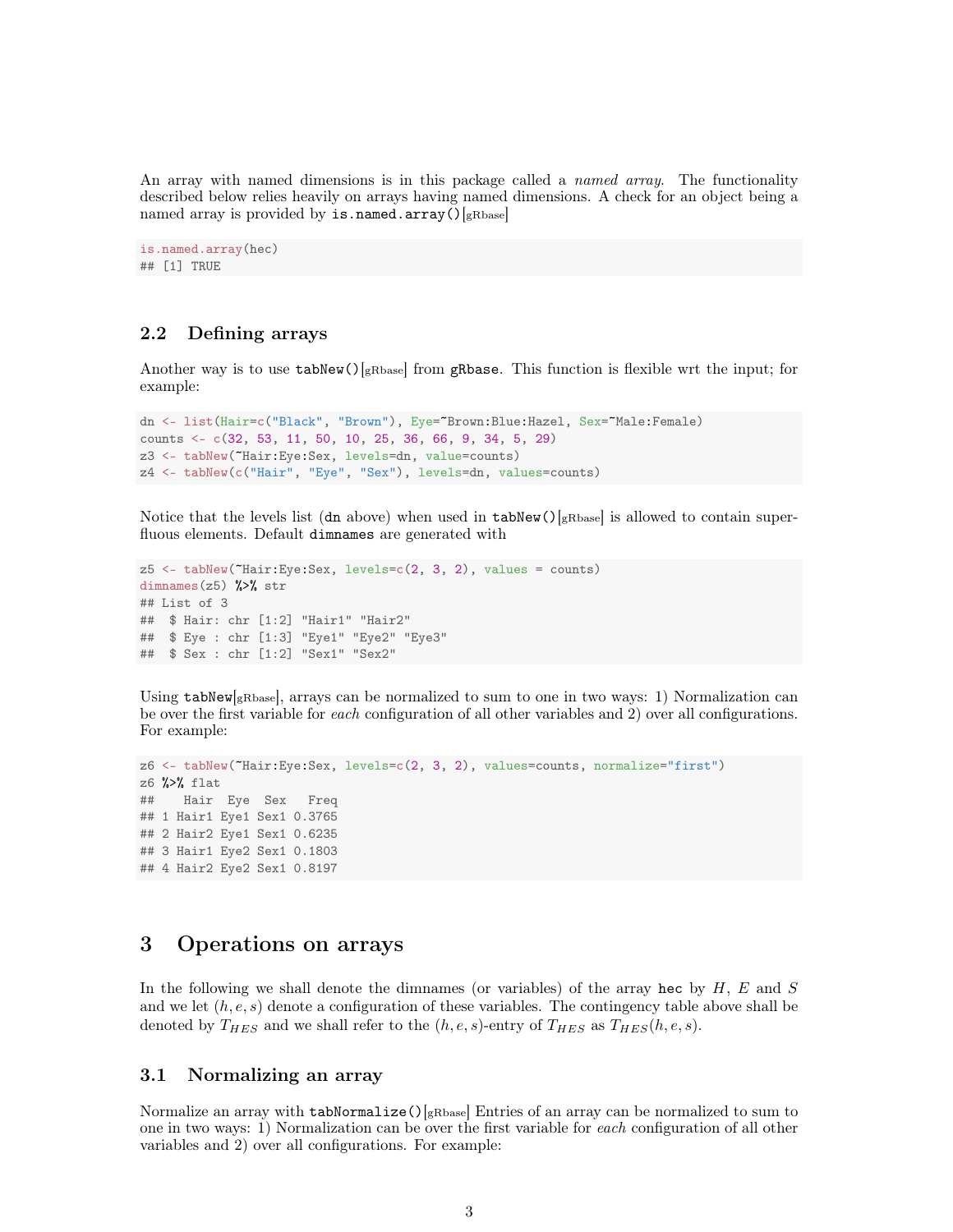```
tabNormalize(z5, "first") %>% flat
## Hair Eye Sex Freq
## 1 Hair1 Eye1 Sex1 0.3765
## 2 Hair2 Eye1 Sex1 0.6235
## 3 Hair1 Eye2 Sex1 0.1803
## 4 Hair2 Eye2 Sex1 0.8197
```
### 3.2 Subsetting an array – slicing

We can subset arrays (this will also be called "slicing") in different ways. Notice that the result is not necessarily an array. Slicing can be done using standard R code or using tabSlice[gRbase]. The virtue of tabSlice[gRbase] comes from the flexibility when specifying the slice:

The following leads from the original  $2 \times 3 \times 2$  array to a  $2 \times 2$  array by cutting away the Sex=Male and Eye=Brown slice of the array:

```
tabSlice(hec, slice=list(Eye=c("Blue", "Hazel"), Sex="Female"))
## Notice: levels can be written as numerics
## tabSlice(hec, slice=list(Eye=2:3, Sex="Female"))
```
We may also regard the result above as a  $2 \times 2 \times 1$  array:

```
tabSlice(hec, slice=list(Eye=c("Blue", "Hazel"), Sex="Female"), drop=FALSE)
## , , Sex = Female
##
## Eye
## Hair Blue Hazel
## Black 9 5
## Brown 34 29
```
If slicing leads to a one dimensional array, the output will by default not be an array but a vector (without a dim attribute). However, the result can be forced to be a 1-dimensional array:

```
## A vector:
t1 <- tabSlice(hec, slice=list(Hair=1, Sex="Female")); t1
## A 1-dimensional array:
t2 <- tabSlice(hec, slice=list(Hair=1, Sex="Female"), as.array=TRUE); t2
## A higher dimensional array (in which some dimensions only have one level)
t3 <- tabSlice(hec, slice=list(Hair=1, Sex="Female"), drop=FALSE); t3
```
The difference between the last two forms can be clarified:

t2 %>% flat ## Eye Freq ## 1 Brown 36 ## 2 Blue 9 ## 3 Hazel 5 t3 %>% flat ## Hair Eye Sex Freq ## 1 Black Brown Female 36 ## 2 Black Blue Female 9 ## 3 Black Hazel Female 5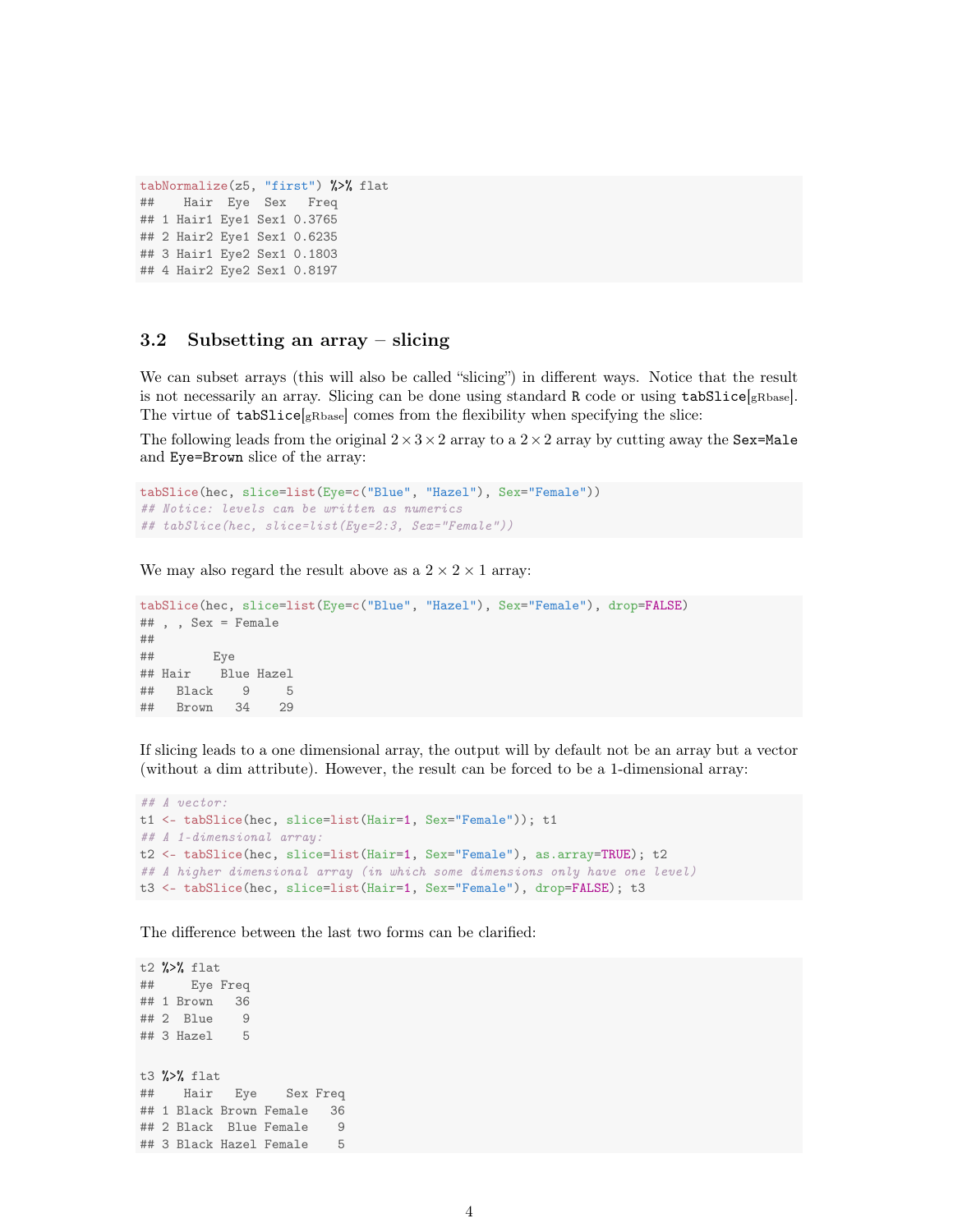## 3.3 Collapsing and inflating arrays

Collapsing: The  $HE$ -marginal array  $T_{HE}$  of  $T_{HES}$  is the array with values

$$
T_{HE}(h,e) = \sum_{s} T_{HES}(h,e,s)
$$

Inflating: The "opposite" operation is to extend an array. For example, we can extend  $T_{HE}$  to have a third dimension, e.g. Sex. That is

$$
\tilde{T}_{SHE}(s,h,e) = T_{HE}(h,e)
$$

so  $\tilde{T}_{SHE}(s, h, e)$  is constant as a function of s.

With gRbase we can collapse arrays with<sup>1</sup>:

```
he <- tabMarg(hec, c("Hair", "Eye"))
he
## Eye
## Hair Brown Blue Hazel
## Black 68 20 15
## Brown 119 84 54
```

```
## Alternatives
tabMarg(hec, ~Hair:Eye)
tabMarg(hec, c(1, 2))
hec %a_% ~Hair:Eye
```
Notice that collapsing is a projection in the sense that applying the operation again does not change anything:

```
he1 <- tabMarg(hec, c("Hair", "Eye"))
he2 <- tabMarg(he1, c("Hair", "Eye"))
tabEqual(he1, he2)
## [1] TRUE
```
Expand an array by adding additional dimensions with  $\texttt{tabExpand}()$ [gRbase]:

```
extra.dim <- list(Sex=c("Male", "Female"))
tabExpand(he, extra.dim)
## , , Sex = Male
##
## Hair
## Eye Black Brown
## Brown 68 119
## Blue 20 84
## Hazel 15 54
##
## , , Sex = Female
##
## Hair
## Eye Black Brown
## Brown 68 119
## Blue 20 84
## Hazel 15 54
```
<sup>1</sup>FIXME: Should allow for abbreviations in formula and character vector specifications.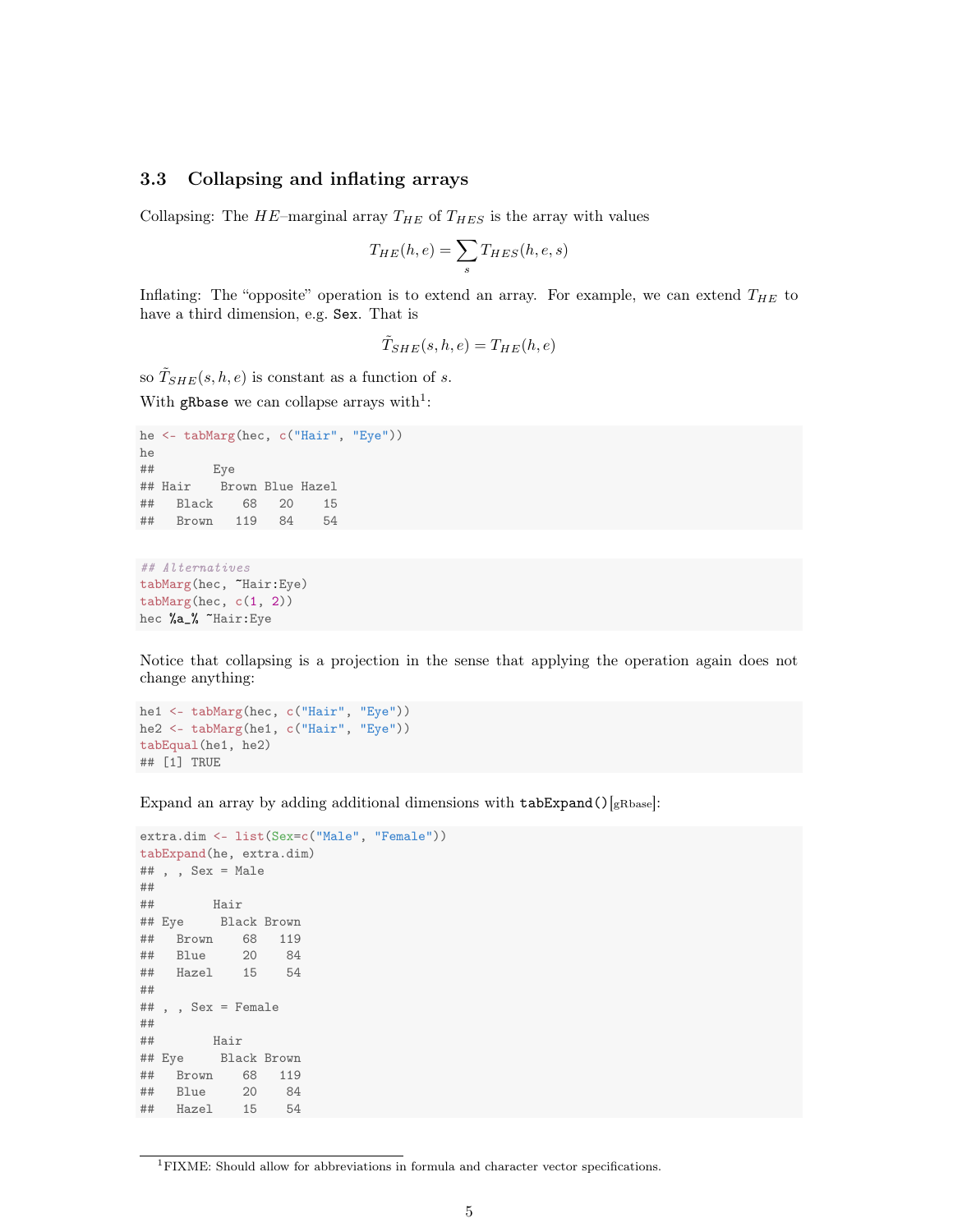*## Alternatives* he %a^% extra.dim

Notice that expanding and collapsing brings us back to where we started:

```
(he %a^% extra.dim) %a_% c("Hair", "Eye")
## Eye
## Hair Brown Blue Hazel
## Black 136 40 30
## Brown 238 168 108
```
## 3.4 Permuting an array

A reorganization of the table can be made with  $\texttt{tabPerm}$  (similar to aperm()), but  $\texttt{tabPerm}$  (gRbase] allows for a formula and for variable abbreviation:

```
tabPerm(hec, ~Eye:Sex:Hair) %>% flat
## Eye Sex Hair Freq
## 1 Brown Male Black 32
## 2 Blue Male Black 11
## 3 Hazel Male Black 10
## 4 Brown Female Black 36
```
Alternative forms (the first two also works for aperm):

```
tabPerm(hec, c("Eye", "Sex", "Hair"))
tabPerm(hec, c(2, 3, 1))
tabPerm(hec, ~Ey:Se:Ha)
tabPerm(hec, c("Ey", "Se", "Ha"))
```
## 3.5 Equality

Two arrays are defined to be identical 1) if they have the same dimnames and 2) if, possibly after a permutation, all values are identical (up to a small numerical difference):

```
hec2 <- tabPerm(hec, 3:1)
tabEqual(hec, hec2)
## [1] TRUE
```
*## Alternative* hec %a==% hec2

## 3.6 Aligning

We can align one array according to the ordering of another:

```
hec2 <- tabPerm(hec, 3:1)
tabAlign(hec2, hec)
```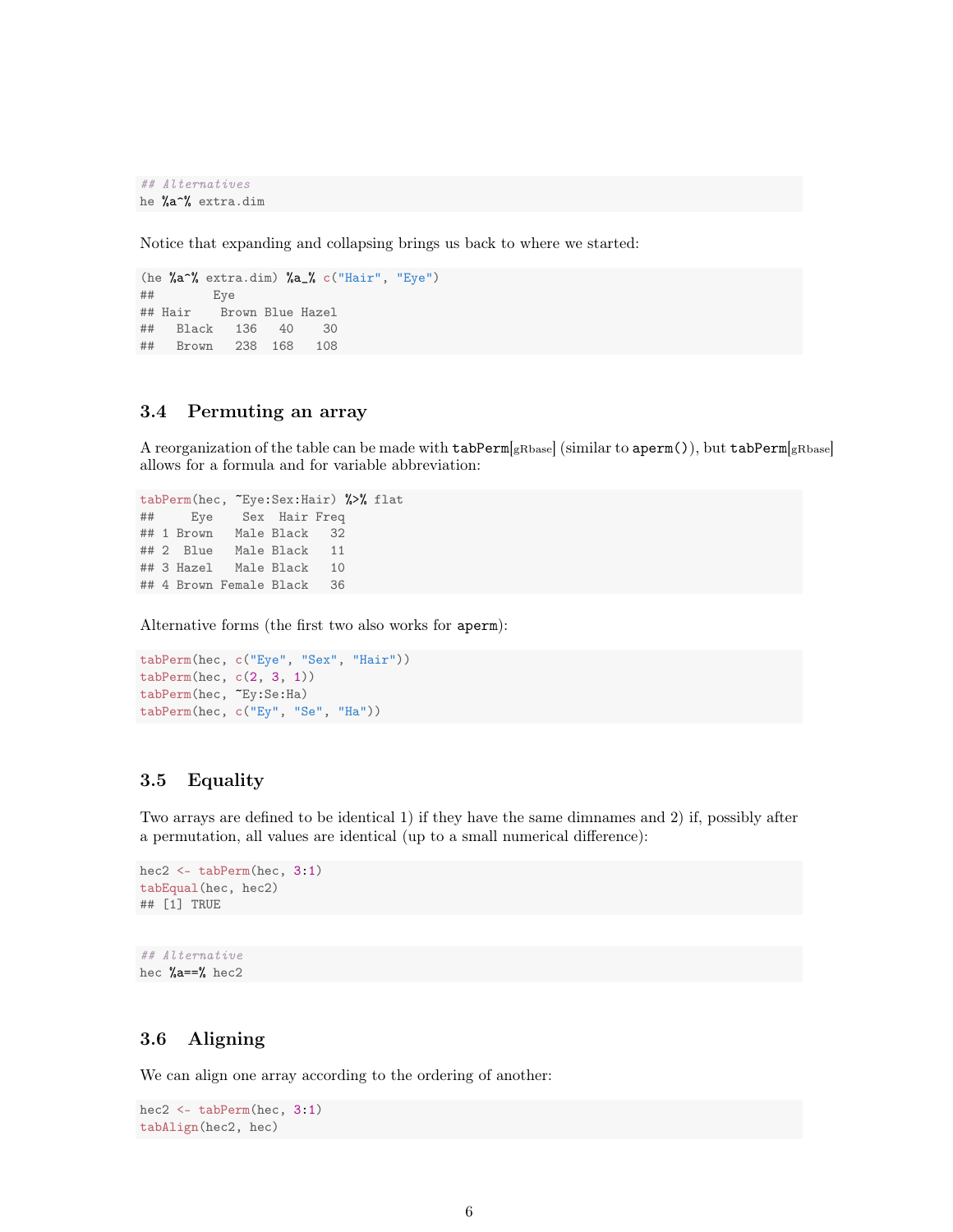```
## Alternative:
tabAlign(hec2, dimnames(hec))
## , , Sex = Male
##
## Eye
## Hair Brown Blue Hazel
## Black 32 11 10
## Brown 53 50 25
##
## , , Sex = Female
##
## Eye
## Hair Brown Blue Hazel
## Black 36 9 5
## Brown 66 34 29
```
## 3.7 Multiplication, addition etc:  $+$ ,  $-$ ,  $*$ ,  $/$

The product of two arrays  $T_{HE}$  and  $T_{HS}$  is defined to be the array  $\tilde{T}_{HES}$  with entries

 $\tilde{T}_{HES}(h, e, s) = T_{HE}(h, e) + T_{HS}(h, s)$ 

The sum, difference and quotient is defined similarly: This is done with  $\text{tabProd}()$ [gRbase],  $tabAdd()$ [gRbase],  $tabDiff()$ [gRbase] and  $tabDiv()$ [gRbase]:

```
hs <- tabMarg(hec, ~Hair:Eye)
tabMult(he, hs)
## Eye
## Hair Brown Blue Hazel
## Black 4624 400 225
## Brown 14161 7056 2916
```
Available operations:

tabAdd(he, hs) tabSubt(he, hs) tabMult(he, hs) tabDiv(he, hs) tabDiv0(he, hs) *## Convention 0/0 = 0*

Shortcuts:

*## Alternative* he %a+% hs he %a-% hs he %a\*% hs he %a/% hs he %a/0% hs *## Convention 0/0 = 0*

Multiplication and addition of (a list of) multiple arrays is accomplished with  $\text{tabProd}()$ <sub>[gRbase]</sub> and  $\text{tabSum}()$ [gRbase] (much like  $\text{prod()}$ [gRbase] and  $\text{sum()}$ [gRbase]):

```
es <- tabMarg(hec, ~Eye:Sex)
tabSum(he, hs, es)
```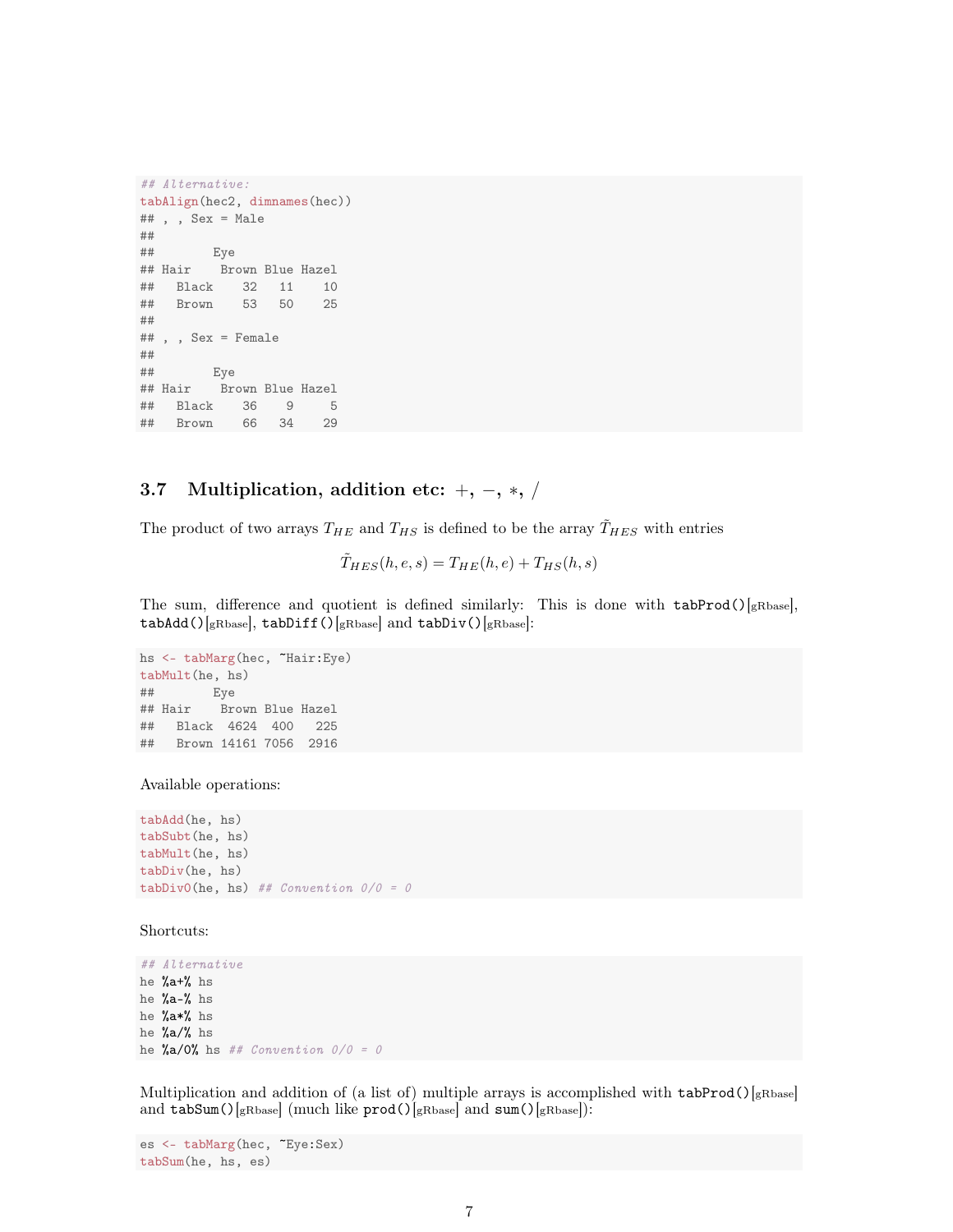```
## , , Sex = Male
##
## Eye
## Hair Brown Blue Hazel
## Black 221 101 65
## Brown 323 229 143
##
## , , Sex = Female
##
## Eye
## Hair Brown Blue Hazel
## Black 238 83 64
## Brown 340 211 142
## tabSum(list(he, hs, es))
```
### 3.8 An array as a probability density

If an array consists of non–negative numbers then it may be regarded as an (unnormalized) discrete multivariate density. With this view, the following examples should be self explanatory:

```
tabDist(hec, marg="Hair:Eye)
## Eye
## Hair Brown Blue Hazel
## Black 0.1889 0.05556 0.04167
## Brown 0.3306 0.23333 0.15000
tabDist(hec, cond=~Sex)
## , , Sex = Male
##
## Eye
## Hair Brown Blue Hazel
## Black 0.1768 0.06077 0.05525
## Brown 0.2928 0.27624 0.13812
##
## , , Sex = Female
##
        Eye
## Hair Brown Blue Hazel
## Black 0.2011 0.05028 0.02793
## Brown 0.3687 0.18994 0.16201
tabDist(hec, marg="Hair, cond="Sex)
## Sex
## Hair Male Female
## Black 0.2928 0.2793
## Brown 0.7072 0.7207
```
## 3.9 Miscellaneous

Multiply values in a slice by some number and all other values by another number: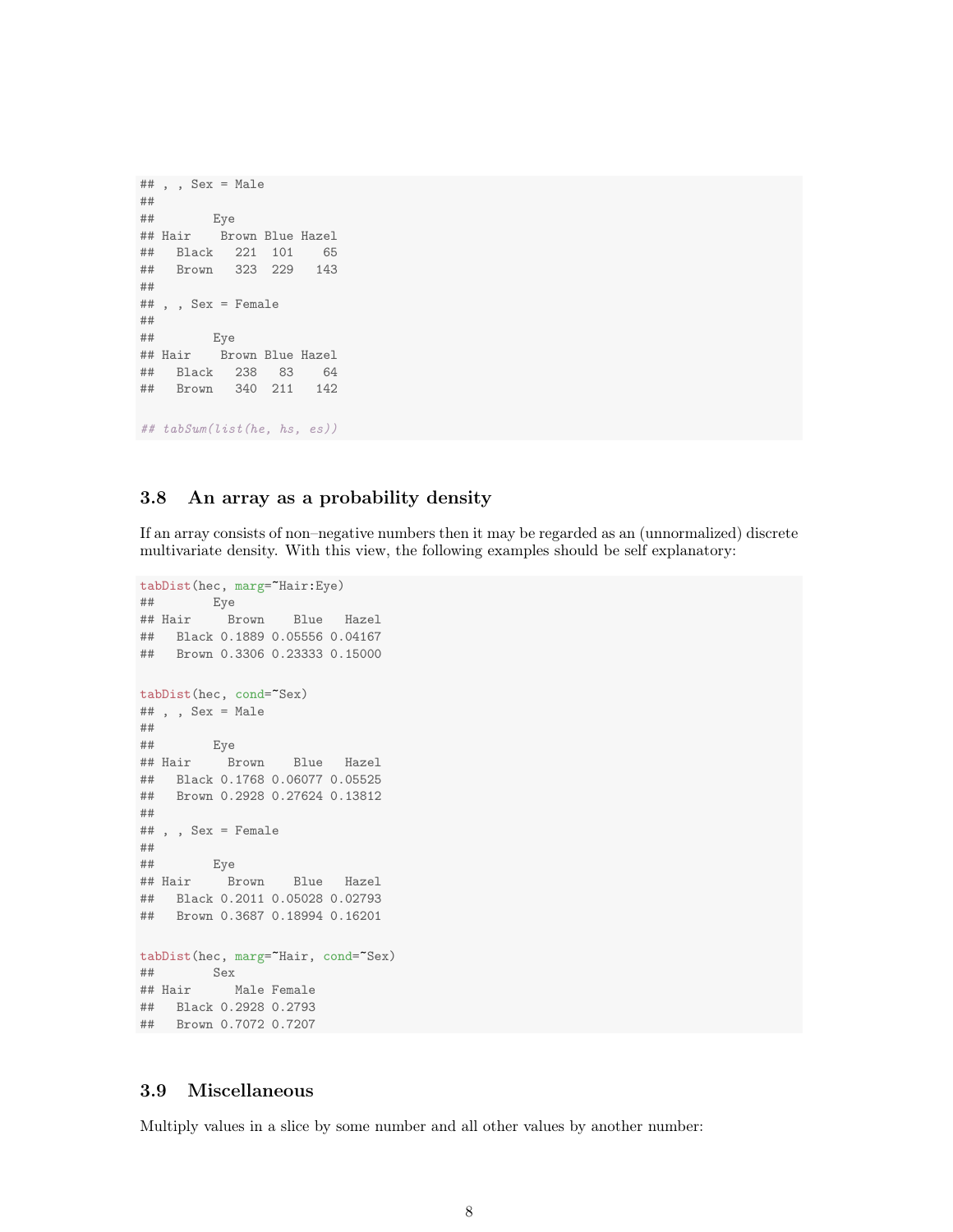```
tabSliceMult(es, list(Sex="Female"), val=10, comp=0)
## Sex
## Eye Male Female
## Brown 0 1020
## Blue 0 430
## Hazel 0 340
```
## 4 Examples

## 4.1 A Bayesian network

A classical example of a Bayesian network is the "sprinkler example", see e.g. http://en.wikipedia. org/wiki/Bayesian\_network:

Suppose that there are two events which could cause grass to be wet: either the sprinkler is on or it is raining. Also, suppose that the rain has a direct effect on the use of the sprinkler (namely that when it rains, the sprinkler is usually not turned on). Then the situation can be modeled with a Bayesian network.

We specify conditional probabilities  $p(r)$ ,  $p(s|r)$  and  $p(w|s,r)$  as follows (notice that the vertical conditioning bar (|) is replaced by the horizontal underscore:

```
yn \leftarrow c("y", "n")lev <- list(rain=yn, sprinkler=yn, wet=yn)
r \leftarrow tabNew("rain, levels=lev, values=c(.2, .8))
s_r < - tabNew("sprinkler:rain, levels = lev, values = c(.01, .99, .4, .6))
w_sr <- tabNew( ~wet:sprinkler:rain, levels=lev,
           values=c(.99, .01, .8, .2, .9, .1, 0, 1))
r
## rain
## y n
## 0.2 0.8
s_r %>% flat
## sprinkler rain Freq
## 1 y y 0.01
## 2 n y 0.99
## 3 y n 0.40
## 4 n n 0.60
W_Sr %>% flat
## wet sprinkler rain Freq
## 1 y y y 0.99
## 2 n y y 0.01
## 3 y n y 0.80
## 4 n n y 0.20
```
The joint distribution  $p(r, s, w) = p(r)p(s|r)p(w|s, r)$  can be obtained with tabProd()[gRbase]: ways:

```
joint <- tabProd(r, s_r, w_sr); joint %>% flat
## wet sprinkler rain Freq
## 1 y y y 0.00198
```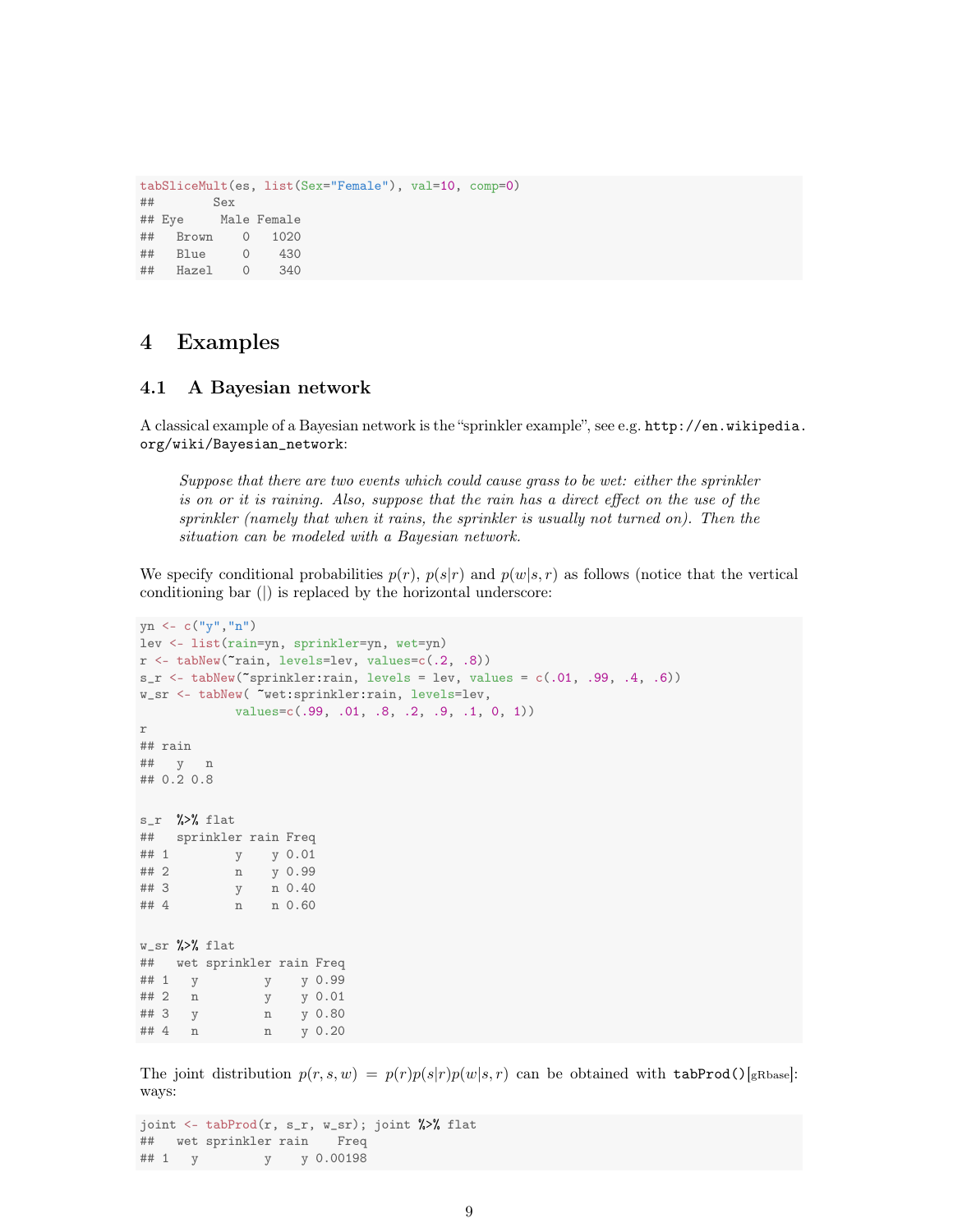| ##2  |  |   | $y\;0.00002$ |
|------|--|---|--------------|
| ## 3 |  | n | v 0.15840    |
| ## 4 |  |   | y 0.03960    |

What is the probability that it rains given that the grass is wet? We find  $p(r, w) = \sum_s p(r, s, w)$ and then  $p(r|w) = p(r, w)/p(w)$ . Can be done in various ways: with tabDist()[gRbase]

```
tabDist(joint, marg="rain, cond="wet)
## wet
## rain y n
## y 0.3577 0.07182
## n 0.6423 0.92818
## Alternative:
rw <- tabMarg(joint, ~rain + wet)
tabDiv(rw, tabMarg(rw, ~wet))
## or
rw %a/% (rw %a_% ~wet)
## Alternative:
x <- tabSliceMult(rw, slice=list(wet="y")); x
## wet
## rain y n
## y 0.1604 0
```

```
## n 0.2880 0
tabDist(x, marg="rain)
## rain
## y n
```
## 0.3577 0.6423

#### 4.2 Iterative Proportional Scaling (IPS)

We consider the 3-way lizard data from gRbase:

```
data(lizard, package="gRbase")
lizard %>% flat
## diam height species Freq
## 1 <=4 >4.75 anoli 32
## 2 >4 >4.75 anoli 11
## 3 <=4 <=4.75 anoli 86
## 4 >4 <=4.75 anoli 35
```
Consider the two factor log–linear model for the lizard data. Under the model the expected counts have the form

$$
\log m(d, h, s) = a_1(d, h) + a_2(d, s) + a_3(h, s)
$$

If we let  $n(d, h, s)$  denote the observed counts, the likelihood equations are: Find  $m(d, h, s)$  such that

 $m(d, h) = n(d, h), \quad m(d, s) = n(d, s), \quad m(h, s) = n(h, s)$ 

where  $m(d, h) = \sum_{s} m(d, h.s)$  etc. The updates are as follows: For the first term we have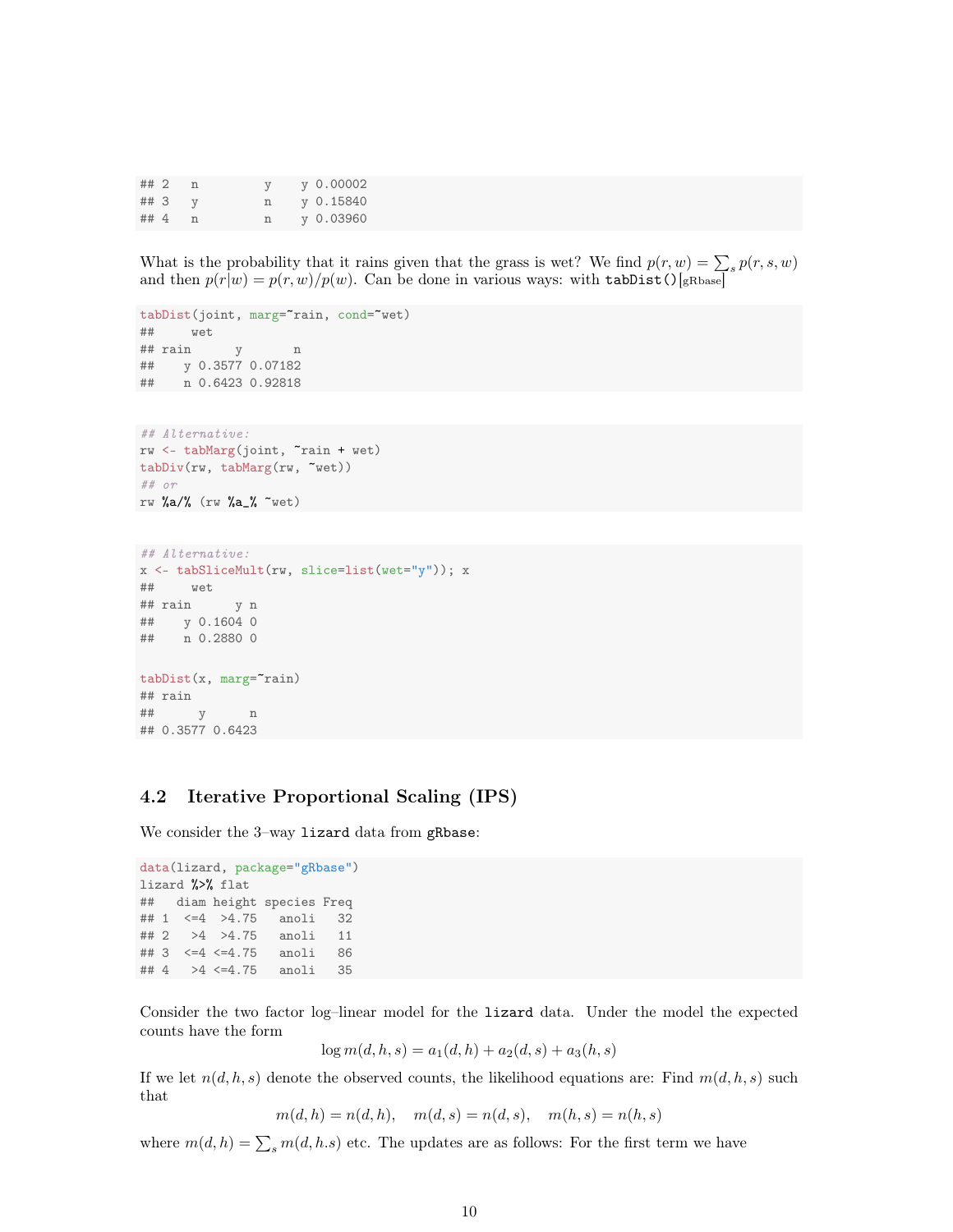$$
m(d, h, s) \leftarrow m(d, h, s) \frac{n(d, h)}{m(d, h)}
$$

After iterating the updates will not change and we will have equality:  $m(d, h, s) = m(d, h, s) \frac{n(d, h)}{m(d, h)}$  $m(d,h)$ and summing over s shows that the equation  $m(d, h) = n(d, h)$  is satisfied.

A rudimentary implementation of iterative proportional scaling for log–linear models is straight forward:

```
myips <- function(indata, glist){
   fit <- indata
    fit[] <- 1
   ## List of sufficient marginal tables
    md <- lapply(glist, function(g) tabMarg(indata, g))
    for (i in 1:4){
       for (j in seq_along(glist)){
           mf <- tabMarg(fit, glist[[j]])
           # adj <- tabDiv( md[[ j ]], mf)
            # fit <- tabMult( fit, adj )
           ## or
           adj <- md[[j]] %a/% mf
           fit <- fit %a*% adj
       }
    }
    pearson \leq sum((fit - indata)<sup>\sim</sup>2 / fit)
    list(pearson=pearson, fit=fit)
}
glist <- list(c("species", "diam"),c("species", "height"),c("diam", "height"))
fm1 <- myips(lizard, glist)
fm1$pearson
## [1] 664.6
fm1$fit %>% flat
## species diam height Freq
## 1 anoli <=4 >4.75 32.8
## 2 dist <=4 >4.75 60.2
## 3 anoli >4 >4.75 10.2
## 4 dist >4 >4.75 41.8
fm2 <- loglin(lizard, glist, fit=T)
## 4 iterations: deviation 0.009619
fm2$pearson
## [1] 0.1506
fm2$fit %>% flat
## diam height species Freq
## 1 <=4 >4.75 anoli 32.8
## 2 >4 >4.75 anoli 10.2
## 3 <=4 <=4.75 anoli 85.2
## 4 >4 <=4.75 anoli 35.8
```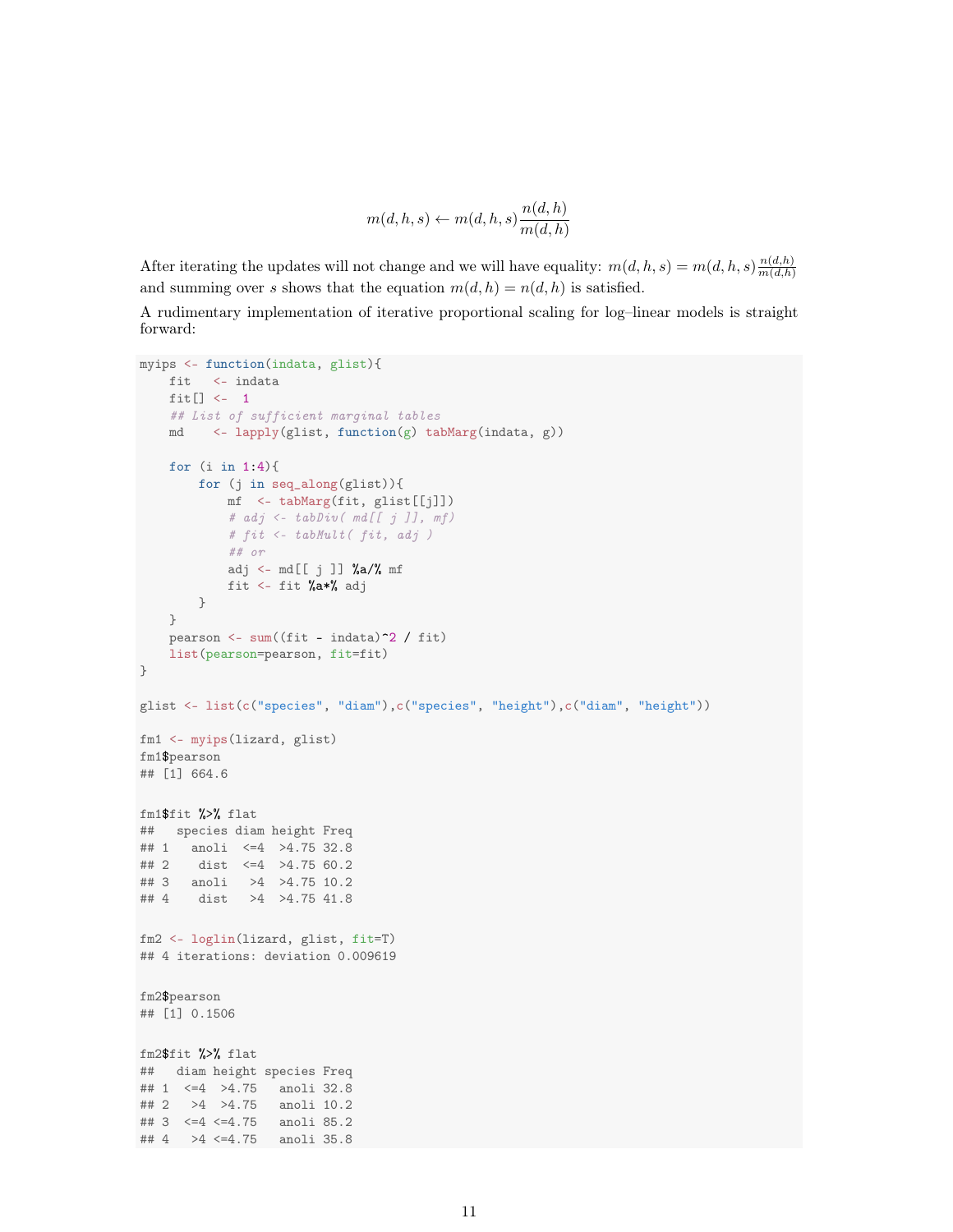## 5 Some low level functions

For e.g. a  $2 \times 3 \times 2$  array, the entries are such that the first variable varies fastest so the ordering of the cells are  $(1, 1, 1), (2, 1, 1), (1, 2, 1), (2, 2, 1), (1, 3, 1)$  and so on. To find the value of such a cell, say,  $(i, k, l)$  in the array (which is really just a vector), the cell is mapped into an entry of a vector.

For example, cell  $(2, 3, 1)$  (Hair=Brown, Eye=Hazel, Sex=Male) must be mapped to entry 4 in

```
hec
\# , , Sex = Male
##
## Eye
## Hair Brown Blue Hazel
## Black 32 11 10
## Brown 53 50 25
##
## , , Sex = Female
##
## Eye
## Hair Brown Blue Hazel
## Black 36 9 5
## Brown 66 34 29
c(hec)
## [1] 32 53 11 50 10 25 36 66 9 34 5 29
```

```
For illustration we do:
```

```
cell2name <- function(cell, dimnames){
    unlist(lapply(1:length(cell), function(m) dimnames[[m]][cell[m]]))
}
cell2name(c(2,3,1), dimnames(hec))## [1] "Brown" "Hazel" "Male"
```
#### 5.1 cell2entry(), entry2cell() and next\_cell()

The map from a cell to the corresponding entry is provided by  $\text{cell2entry}()_{gRbase}$ . The reverse operation, going from an entry to a cell (which is much less needed) is provided by entry2cell()[gRbase].

```
cell2entry(c(2,3,1), dim=c(2, 3, 2))
## [1] 6
entry2cell(6, dim=c(2, 3, 2))
## [1] 2 3 1
```
Given a cell, say  $i = (2, 3, 1)$  in a  $2 \times 3 \times 2$  array we often want to find the next cell in the table following the convention that the first factor varies fastest, that is  $(1, 1, 2)$ . This is provided by next\_cell()[gRbase].

 $next_{cell}(c(2,3,1), dim=c(2, 3, 2))$ ## [1] 1 1 2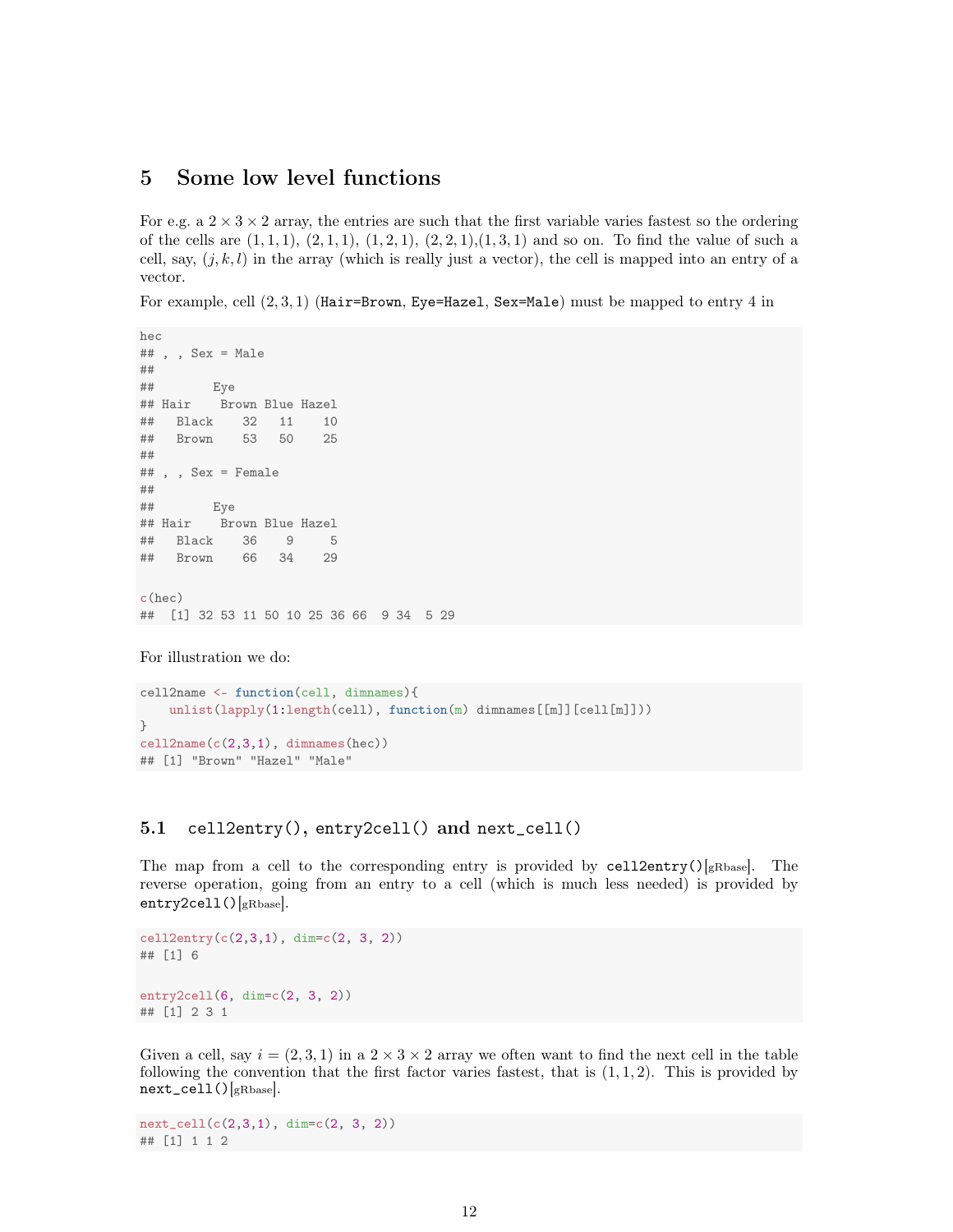#### 5.2 next\_cell\_slice() and slice2entry()

Given that we look at cells for which for which the index in dimension 2 is at level 3 (that is Eye=Hazel), i.e. cells of the form  $(j, 3, l)$ . Given such a cell, what is then the next cell that also satisfies this constraint. This is provided by  $next\_cell\_slice()$  [gRbase].<sup>2</sup>

```
next_{cell\_slice}(c(1,3,1), slice_{marg=2, dim=c(2, 3, 2))## [1] 2 3 1
next_cell_slice(c(2,3,1), slice_marg=2, dim=c( 2, 3, 2 ))
## [1] 1 3 2
```
Given that in dimension 2 we look at level 3. We want to find entries for the cells of the form  $(j, 3, l).$ <sup>3</sup>

```
slice2entry(slice_cell=3, slice_marg=2, dim=c( 2, 3, 2 ))
## [1] 5 6 11 12
```
To verify that we indeed get the right cells:

```
r <- slice2entry(slice_cell=3, slice_marg=2, dim=c( 2, 3, 2 ))
lapply(lapply(r, entry2cell, c( 2, 3, 2)),
       cell2name, dimnames(hec))
## [[1]]
## [1] "Black" "Hazel" "Male"
##
## [[2]]
## [1] "Brown" "Hazel" "Male"
##
## [[3]]
## [1] "Black" "Hazel" "Female"
##
## [[4]]
## [1] "Brown" "Hazel" "Female"
```
## 5.3 fact\_grid() – Factorial grid

Using the operations above we can obtain the combinations of the factors as a matrix:

```
head( fact_grid( c(2, 3, 2) ), 6 )
## [,1] [,2] [,3]
## [1,] 1 1 1
## [2,] 2 1 1
## [3,] 1 2 1
## [4,] 2 2 1
## [5,] 1 3 1
## [6,] 2 3 1
```
A similar dataframe can also be obtained with the standard R function expand.grid (but factGrid is faster)

<sup>2</sup>FIXME: sliceset should be called margin.

<sup>3</sup>FIXME:slicecell and sliceset should be renamed